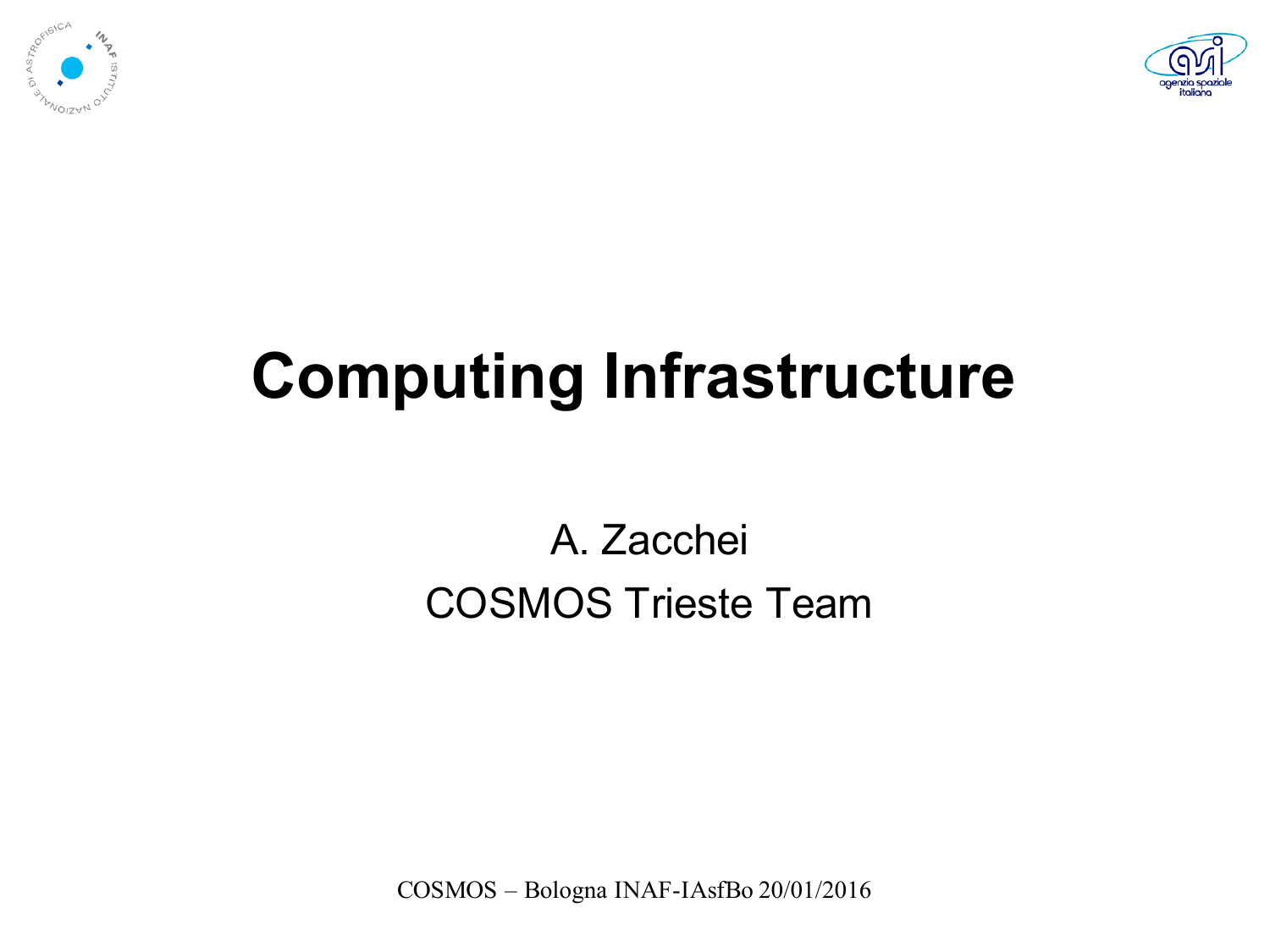

# **WP CI – plan**



- Target of this WP is to provide to the participants a software / hardware infrastructure where deploy and develop algorithms needed to simulation and data analysis.
- This WP should be intended as *transversal* to the entire project as it will interface with all WPs.
- The *Planck* data, about 100 TB, will be maintained online to cross check simulation and results with respect Observation.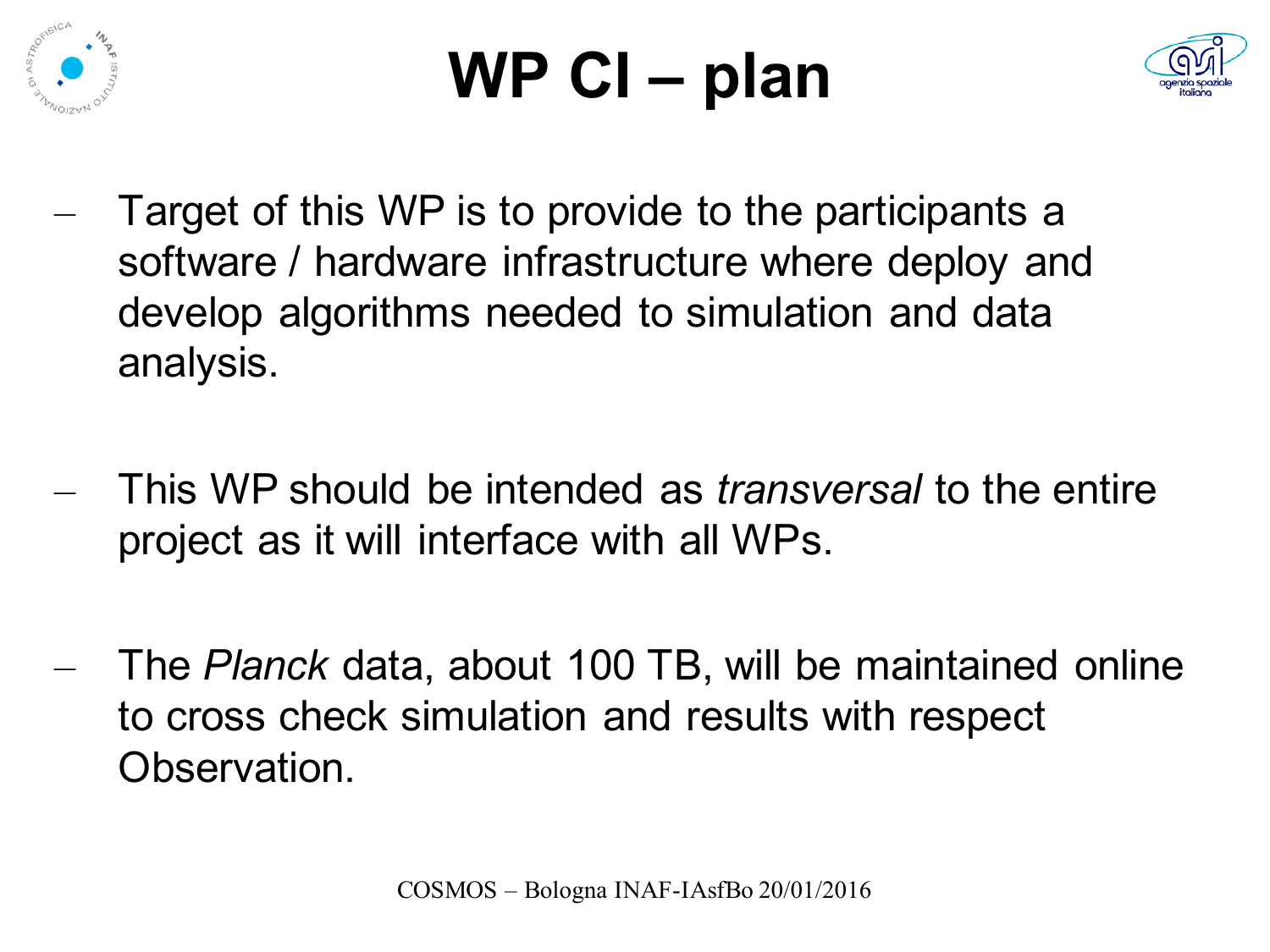

### **WP CI – Plan**



- Two software environment will be made available as they have different requirement on libraries and amount of core to be used :
	- the simulation environment (principally based on Planck LevelS and PlanckSkyModel) used to deploy and run massive simulation.
	- the data analysis environment (principally based on Planck standard libraries) aimed at development 7 running of algorithms necessary to exploit the data analysis.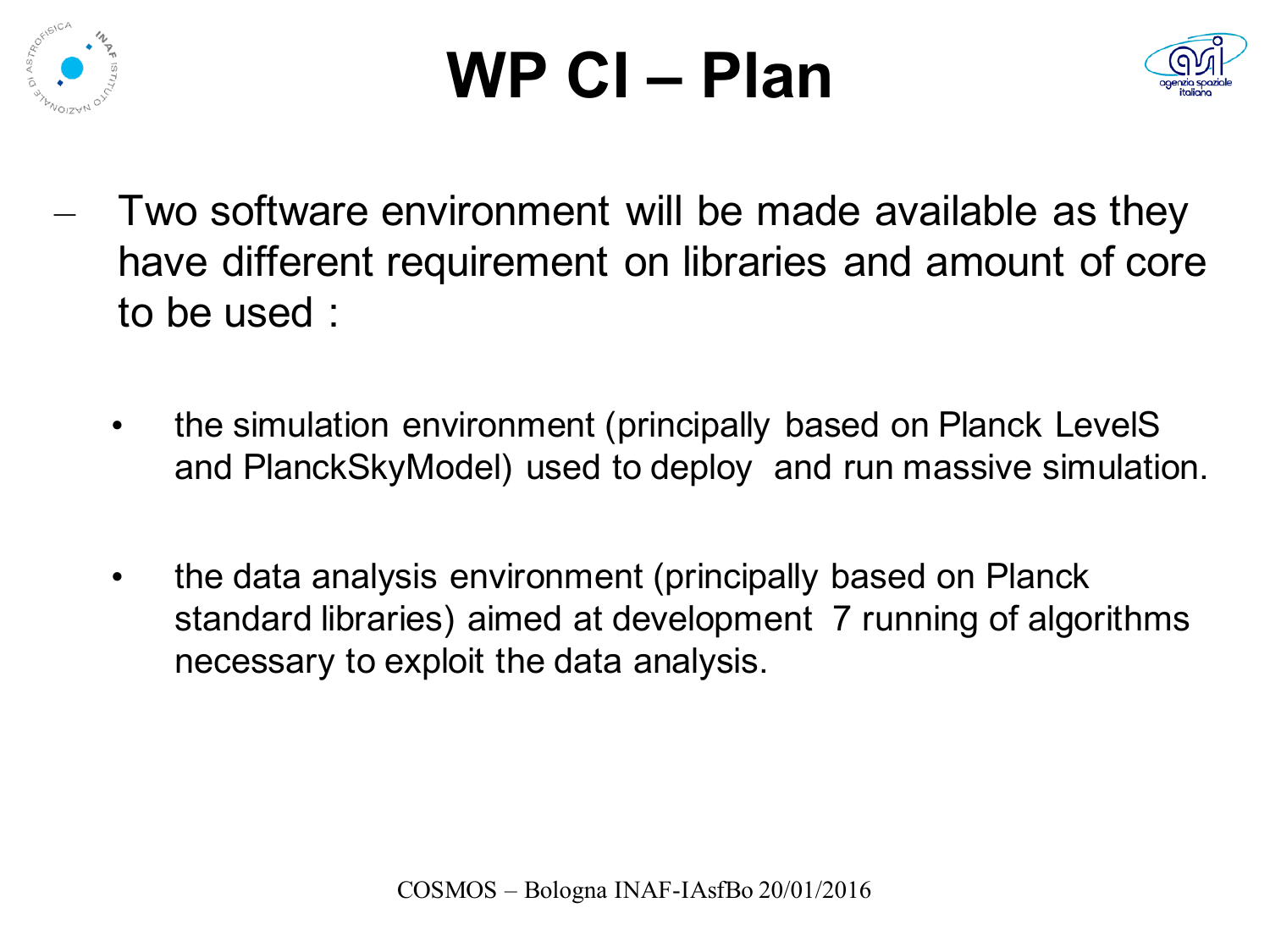

### **WP CI – How**



- To creates a Software infrastructure able to satisfy the simulation requirements (roughly estimated in 10<sup>20</sup> Flop) INAF-Oats will be made partially available the following hardware:
	- $HotCat \rightarrow 400$  Cores HP DL560 G9, Infiniband 40 Gbps, RAM 16 GB/core as main computation queue
	- Planck Cluster  $\rightarrow$  240 cores (Xeon SixCore E5645 2,40Ghz), Infiniband 40 Gbps, RAM 6 GB/core for test and development.
	- Both Cluster will share a 200 TB scratch storage + 100 TB of Planck Data.